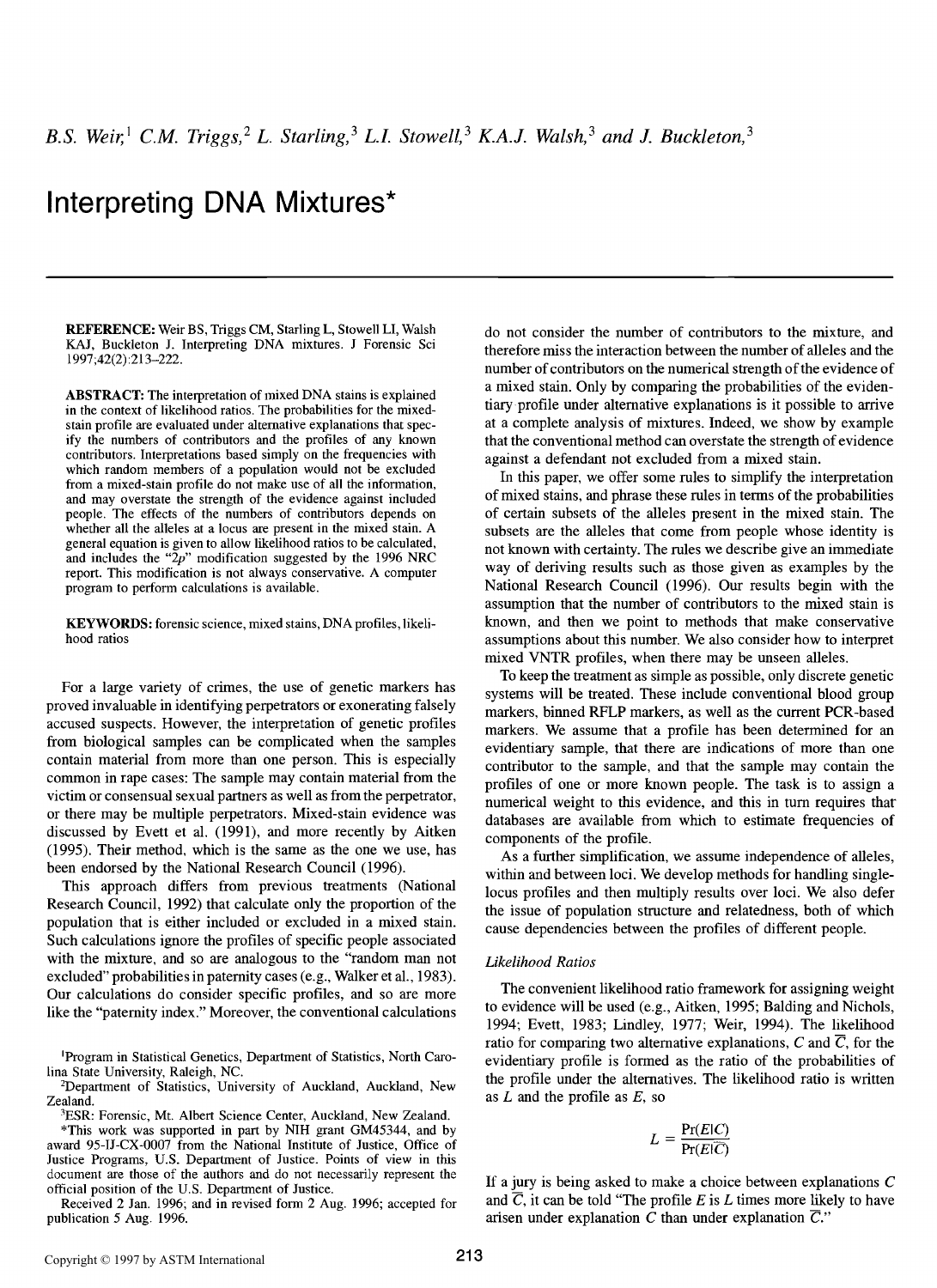#### *General Notation*

We have found it very helpful to introduce notation that makes calculation of the likelihood ratio somewhat automatic. The key is to specify who are the known contributors to the profile, and therefore which alleles in the profile may be from unknown contributors, under each explanation. The likelihood ratio becomes the ratio of the probabilities of the sample profile, taking into account both the known and unknown contributors. For example, suppose an evidentiary sample has four alleles *abcd* at some locus and that it is known the sample contains DNA from the victim and the perpetrator. Suppose, further, the victim has type *ab* and a suspect has type *cd.* The prosecution explanation C would be that the known contributors are the victim and the suspect, whereas the defense explanation  $\overline{C}$  may be that the victim is a known contributor, but that alleles *cd* came from an unknown contributor.

 $\cdot$  The probability of the sample stain under C is one, because all four alleles can be explained with certainty. There are no unknown contributors, and the probability is written as  $P_0(\phi|abcd) = 1$ . The subscript 0 indicates the number of unknown contributors, the quantity  $\phi$  indicates the "empty" set of alleles that were from unknown contributors, and *abcd* is the sample profile.

• The probability of the sample profile under explanation  $\overline{C}$  is written as  $P_1(c d | abcd)$ . Now the subscript 1 indicates the one unknown contributor, the set *cd* is the alleles from this unknown person, and *abcd* is still the whole profile.

• The likelihood ratio is

$$
L = \frac{P_0(\phi |abcd)}{P_1(cd|abcd)}\tag{1}
$$

In general, the evidentiary profile contains a set  $E$  of alleles at some locus. There may be known contributors to the profile, having some or all of these alleles between them. Under at least one of the alternative explanations, there are unknown contributors. These people must carry the set  $U$  of alleles in  $E$  not carried by the known contributors, and they cannot carry any alleles not in  $E$ . If there are  $x$  unknown contributors to the profile, then what is needed is the probability  $P_x(U|E)$  that these x people have the alleles in  $U$  between them, but do not have any alleles not in  $E$ . When there are no unknown contributors, the symbol  $P_0$  will be used.

We have found that this approach and notation allows us to approach any situation. For example, suppose a victim reports having been raped by two men, and one suspect is identified. Suppose, also, it is known that there have been no consensual partners. The evidentiary sample is assumed to contain DNA from the victim and the perpetrators, and is found to have alleles *abcd.*  (Although preferential extraction, Gill et al., 1985, may minimize the DNA from the victim in the male fraction, it may not eliminate her DNA.) The victim is of type *ab* and the suspect of type *cd.*  Explanation  $C$  is that there is one unknown contributor to the sample (the second perpetrator), but this person is not required to have any specific alleles. He cannot have alleles other than *abcd.*  Under explanation  $\overline{C}$ , there are two unknown contributors (both perpetrators) and these two must have contributed alleles *cd*  between them. The likelihood ratio is

$$
L = \frac{P_1(\phi \mid abcd)}{P_2(cd \mid abcd)} \tag{2}
$$

*Calculation of Probabilities*—We now illustrate how the  $P_{r}(U|E)$ probabilities can be calculated. We also give a general formula, suitable for computer programs, and list the cases most likely needed in casework in Appendix 1.

#### *Profiles with One Allele*

If the profile has only alleles of type  $a$  at a locus, then all contributors must be *aa* homozygotes. The possibility of unseen alleles will be addressed later. The profile at other loci, or other factors, indicate that the evidentiary stain is a mixture. Assuming independence of alleles within loci, the probability that one unknown contributor has allele  $a$ , and no allele other than  $a$ , is

$$
P_1(a|a) = p_a^2
$$

where  $p_a$  is the population frequency of allele a, and  $p_a^2$  is the frequency of homozygotes in the population. If there are  $x$  unknown contributors, they must all be *aa* homozygotes and

$$
P_x(a|a) = p_a^{2x}
$$

If a known contributor to the profile is homozygous *aa,* then there are no unexplained alleles. The probability needed, for  $x$  unknowns, is  $P_x(\phi|a)$ , where  $\phi$  is the empty set. Although these unknown people do not need to provide a specific allele, in fact they can only be of type *aa,* so

$$
P_x(\phi|a) = p_a^{2x}
$$

This is a good place to point out that allele frequencies like  $p_a$ refer to the "relevant" population: those people who might be considered potential contributors to the evidentiary sample. This population is defined by circumstances of the crime, rather than by attributes of the suspect. The circumstances may prescribe a particular ethnic group, in which case frequencies should be used for that group. Otherwise, frequencies from different ethnic groups should be considered. The ethnicity of the suspect is not material as we are not considering population structuring.

## *Profiles with Two Alleles*

If the profile has alleles *ab,* then all contributors must be of genotype *aa, ab* or *bb.* If the source of only allele a is in question, the contributor of that allele must be of type *aa* or *ab.* People of type *ac,* where c is any other allele, are excluded because the sample profile does not contain  $c$ . Therefore the probability that one unknown contributor has allele  $a$ , and no allele other than  $a$ or  $b$ , is

$$
P_1(a|ab) = p_a^2 + 2p_a p_b
$$

$$
= (p_a + p_b)^2 - p_b^2
$$

The generalization to  $x$  contributors is

$$
P_x(a|ab) = (p_a + p_b)^{2x} - p_b^{2x}
$$

This expression gives the probability of all combinations of  $x$ people who have only alleles  $a$  and  $b$ , and it excludes only the situation where all x are *bb* homozygotes because that set of people could not contribute allele a. When  $x = 2$ , for example, the possible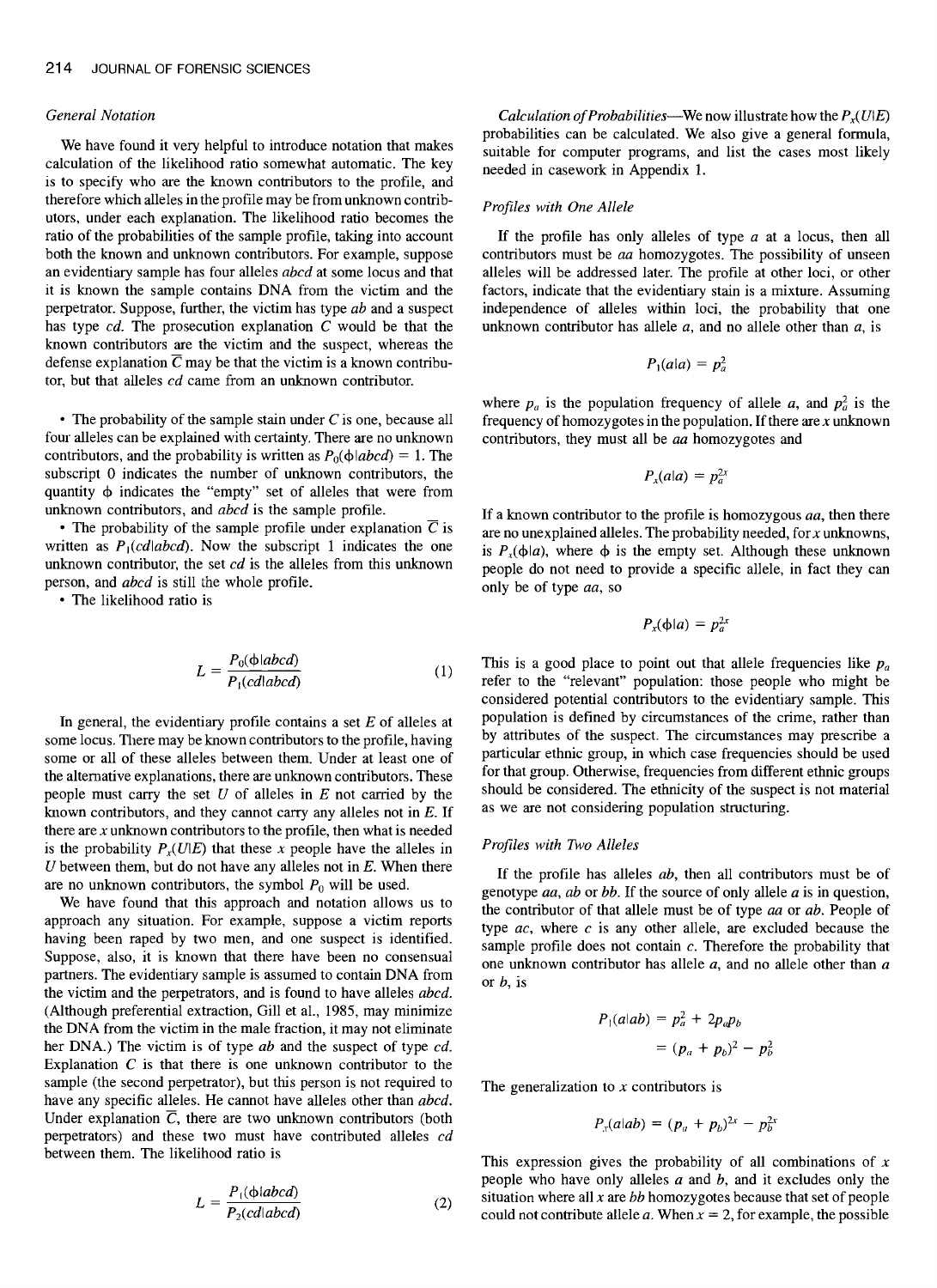sets of people are *aa, aa; aa, ab; aa, bb; ab, ab; ab, bb.* The probabilities of these sets are  $p_a^4$ ,  $4p_b^3p_b$ ,  $6p_a^2p_b^2$ ,  $4p_a p_b^3$  which add to  $(p_a + p_b)^4 - p_b^4$ . If known contributors already have alleles *ab*, then unknowns need not have any specific alleles, but they cannot have alleles other than *ab,* so

$$
P_{x}(\phi|ab) = (p_a + p_b)^{2x}
$$

When  $x = 2$ , the possible sets of people are *aa*, *aa*; *aa*, *ab*; *aa*, *bb; ab, ab; ab, bb; bb, bb.* The probabilities of these sets add to  $(p_a + p_b)^4$ . Finally, if there are no known contributors, then both alleles *ab* must be carried by the unknown contributors

$$
P_x(ab|ab) = (p_a + p_b)^{2x} - p_a^{2x} - p_b^{2x}
$$

This allows for all combinations of  $x$  people who have no alleles other than a or b, except the cases where all x people are *aa* or all are *bb.* These last two cases could not result in an *ab* profile for the mixed stain. When  $x = 2$ , the possible sets of people are *aa, ab; aa, bb; ab, ab; ab, bb.* These sets have probabilities adding to  $(p_a + p_b)^4 - p_a^4 - p_b^4 = 2p_a p_b (2p_a^2 + 3p_a p_b + 2p_b^2)$ .

## *Profiles with Three Alleles*

If the profile has alleles *abc,* then all contributors must be of genotype *aa, ab, bb, ac, bc,* or *cc.* If known contributors already have alleles *abc,* then unknowns need not have any specific alleles but cannot have alleles other than *abc,* so

$$
P_x(\phi|abc) = (p_a + p_b + p_c)^{2x}
$$

The probability that x unknown contributors have allele  $a$ , and no allele other than  $a, b$  or  $c,$  is

$$
P_x(a|abc) = (p_a + p_b + p_c)^{2x} - (p_b + p_c)^{2x}
$$

When  $x = 1$  this simplifies to  $p_a^2 + 2p_a p_b + 2p_a p_c$ , corresponding to *aa, ab,* or *ac* genotypes.

The probability that x unknown contributors have alleles *ab,*  and no allele other than *ab* or c, is

$$
P_x(ab \mid abc) = (p_a + p_b + p_c)^{2x} - (p_b + p_c)^{2x} - (p_a + p_c)^{2x} + p_c^{2x}
$$

When  $x = 1$ , this simplifies to  $2p_a p_b$  as only *ab* heterozygotes can contribute both a and b.

Finally, if there are no known contributors, then all alleles *abc*  must be carried by the unknown contributors, which means that  $x > 1$ , and

$$
P_x(abc|abc) = (p_a + p_b + p_c)^{2x} - (p_a + p_b)^{2x} - (p_b + p_c)^{2x}
$$

$$
- (p_a + p_c)^{2x} + p_a^{2x} + p_b^{2x} + p_c^{2x}.
$$

This expression is zero when  $x = 1$ , as it is not possible for one person to contribute all of alleles  $a, b$ , and  $c$ .

## *Profiles with Four Alleles*

Similar arguments lead to the four-allele results:

$$
P_x(\phi|abcd) = (p_a + p_b + p_c + p_d)^{2x}
$$

$$
P_x(a|abcd) = (p_a + p_b + p_c + p_d)^{2x} - (p_b + p_c + p_d)^{2x}
$$
  
\n
$$
P_x(ab|abcd) = (p_a + p_b + p_c + p_d)^{2x} - (p_b + p_c + p_d)^{2x}
$$
  
\n
$$
- (p_a + p_c + p_d)^{2x} + (p_c + p_d)^{2x}
$$
  
\n
$$
P_x(abc|abcd) = (p_a + p_b + p_c + p_d)^{2x} - (p_b + p_c + p_d)^{2x}
$$
  
\n
$$
- (p_a + p_c + p_d)^{2x} - (p_a + p_b + p_d)^{2x}
$$
  
\n
$$
+ (p_c + p_d)^{2x} + (p_b + p_d)^{2x} + (p_a + p_d)^{2x}
$$
  
\n
$$
- p_d^{2x}, x > 1
$$
  
\n
$$
P_x(abcd|abcd) = (p_a + p_b + p_c + p_d)^{2x} - (p_b + p_c + p_d)^{2x}
$$
  
\n
$$
- (p_a + p_c + p_d)^{2x} - (p_a + p_b + p_d)^{2x}
$$
  
\n
$$
- (p_a + p_b + p_c)^{2x} + (p_c + p_d)^{2x}
$$
  
\n
$$
+ (p_b + p_d)^{2x} + (p_a + p_c)^{2x} + (p_a + p_b)^{2x}
$$
  
\n
$$
- p_d^{2x} - p_d^{2x} - p_d^{2x}, x > 1
$$

*Examples* 

These results allow us to return to the examples in Equations 1 and 2. Setting  $x = 1$ 

$$
P_1(\phi | abcd) = (p_a + p_b + p_c + p_d)^2
$$
  

$$
P_1(cd | abcd) = 2p_c p_d
$$

and with  $x = 2$ 

$$
P_2(cdlabcd) = 2p_c p_d [6(p_a + p_b)^2 + 6(p_a + p_b)(p_c + p_d) + 2(p_c + p_d)^2 - p_c p_d]
$$

For Equation 1, therefore,

$$
L = \frac{P_0(\phi | abcd)}{P_1(cd | abcd)}
$$

$$
= \frac{1}{2p_c p_d}
$$

which is just the standard result for the case when all alleles are explained by C and there are two alleles, *cd,* from an unknown person under  $\overline{C}$ .

For Equation 2,

$$
L = \frac{P_1(\phi | abcd)}{P_2(cdiabcd)}
$$
  
= 
$$
\frac{(p_a + p_b + p_c + p_d)^2}{2p_c p_d [6(p_a + p_b)^2 + 6(p_a + p_b)(p_c + p_d) + 2(p_c + p_d)^2 - p_c p_d]}
$$

An important feature of this result is that it is not the reciprocal of the frequency of the suspect's profile. The analysis of the mixed profile has required the use of likelihood ratios.

#### *Profiles with m Alleles*

The general expressions for x contributors when there are three or four alleles seem fairly cumbersome, but they follow a pattern.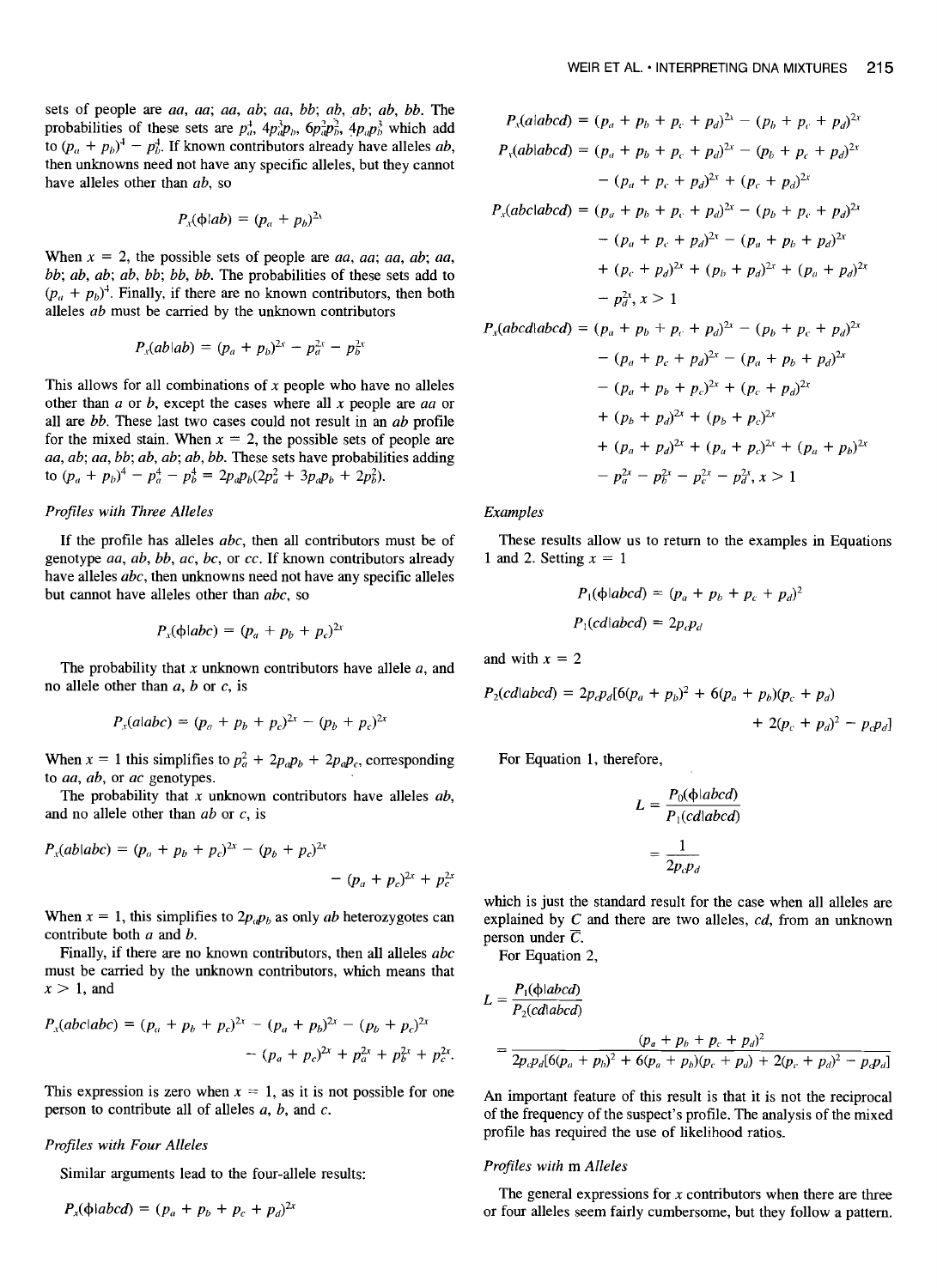We noticed that a single equation can be given for the probability that  $x$  unknown contributors have at least the alleles in some set of alleles U, but have no alleles not in the mixed-profile allele set E. A formal proof of the equation was supplied by C.H. Brenner and is contained as Appendix 2 to this paper. The equation is

$$
P_x(U|E) = (T_0)^{2x} - \sum_j (T_{1j})^{2x} + \sum_{j,k} (T_{2jk})^{2x} - \sum_{j,k,l} (T_{3jk,l})^{2x} + \cdots
$$
 (3)

where  $T_0$  is the sum of probabilities of all alleles in E,  $T_1$  is the sum of probabilities of all alleles in  $E$  except for the *j*th allele in U,  $T_{2i}$  is the sum of probabilities of all alleles in E except for the jth and  $k$ th alleles of  $U$ , and so on. Such equations are useful for constructing computer programs, and we give instructions below for obtaining such a program. However, the explicit results we list in Appendix 1 will generally be sufficient.

As an illustration of the use of Appendix 1, suppose an evidentiary sample E has only three alleles *abe* and includes contributions **from** a victim and a perpetrator. If the victim has genotype *ab* and a suspect has profile *aa,* then the explanation C including the suspect still requires unknown contributors for allele c. The alternative explanation  $\overline{C}$  may still include the victim but excludes the suspect, and so includes some unknown contributors. If the circumstances of the crime specify that there were three contributors,

$$
L = \frac{P_1(c|abc)}{P_2(c|abc)}
$$
  
= 
$$
\frac{p_c(2p_a + 2p_b + p_c)}{(p_a + p_b + p_c)^4 - (p_a + p_b)^4}
$$
  
= 
$$
\frac{p_c}{(p_a + p_b + p_c)^2 + (p_a + p_b)^2}
$$
(4)

#### **Number of Contributors**

The results give so far depend on the number of contributors to the mixed sample. Sometimes the circumstances of the crime will dictate that number, and the forensic scientist must use that number in the numerical analysis. Other times, the number may not be known but the presence of more than two alleles at a locus implies that there was more than one contributor. However, if all the loci in the profile had no more than four alleles, but these loci had more than four alleles in the population, an argument could be made that explanations with other than two contributors may safely be ignored. Other situations that may indicate the number of contributors are when a mixed stain occurs amongst a collection **of** single-contributor stains.

Whenever there is doubt as to the number of contributors, there can be considerable variation in the likelihood ratio. The issue has **been** discussed in some detail by C.H. Brenner, R. Fimmers and M. Baur (submitted, personal communication from C.H. Brenner). For loci with more alleles than are present in the sample profile, so that the sum of probabilities of those alleles is less than one, larger numbers of unknown people make  $P_r(U|E)$  smaller---it becomes increasingly difficult for a large number of people to have only the sample alleles between them. This result also follows from Equation 3, since  $T_0 < 1$  means that  $P_x(U|E) \rightarrow 0$  as x increases. If the numerator of the likelihood ratio is fixed, the stronger is the evidence against the suspects included under  $\overline{C}$  as

the number of contributors increases. Conversely, smaller  $x$  values for the denominator will make the likelihood ratio smaller and will weaken the evidence against suspects included under C but not  $\overline{C}$ .

When all the alleles at a locus are present in the evidentiary sample, however, an increased number of contributors makes the profile more likely. It becomes easier for large numbers of people to have all the alleles at the locus between them. Equation 3 now shows that  $P_x(U|E) \rightarrow 1$  as x increases since  $T_0 = 1$ . The likelihood ratio is now smaller for larger  $x$  values.

These results on the effect of x on  $P_x(U|E)$  are strictly true only when  $x$  is large and may not hold for small  $x$ . Care is needed, and it is advisable to obtain numerical values for several values of  $x$ .

#### *Examples*

We now show the effects of both the numbers of contributors and the profiles of specific people, by considering an example of a rape case (R. Cotton, personal communication). The Polymarker<sup>TM</sup> profile from a vaginal swab, as well as profiles from the victim and a suspect, are shown in Table 1, along with some allele frequencies used for illustrative purposes. Both the victim and the suspect profiles are included in the evidence profile.

If the two explanations for this evidence are:

- C: Contributors were the victim and the suspect,
- $\overline{C}$ : Contributors were the victim and an unknown person.

then the evidence is certain under C. The probabilities under  $\overline{C}$ are shown in Table 2, and the likelihood ratio is 8.9.

Evidence from a rape case may be collected from somewhere other than victim's body, and explanation  $\overline{C}$  may then be that both contributors are unknown. With  $C$  still that the evidence is from the victim and the suspect, the probabilities are as shown in Table 3. The likelihood ratio is now 46.6, and has increased because of the larger number of unknowns in the denominator. The evidence did not contain all the alleles at each locus.

Finally, consider the case where the evidence in Table 1 is known to be from two perpetrators, but only one (the "suspect" of Table 1) is known. The evidence is no longer regarded as being

TABLE *1--Polymarker TM example.* 

| Profile  | LDLR  | <b>GYPA</b> | <b>HBGG</b> | D7S8  | Gc    |
|----------|-------|-------------|-------------|-------|-------|
| Evidence | в     | AВ          | AB          | AB    | ABC   |
| Victim   | B     | AB          | AB          | AB    | AC    |
| Suspect  | B     | A           | А           | A     | в     |
| $P_A$    |       | 0.538       | 0.566       | 0.543 | 0.253 |
| $p_B$    | 0.567 | 0.462       | 0.429       | 0.457 | 0.195 |
| $p_C$    |       |             |             |       | 0.552 |

TABLE *2--Calculations for rape case, one unknown.* 

|             | Pr(E C) | $Pr(E \overline{C})$                            |       |
|-------------|---------|-------------------------------------------------|-------|
| <b>LDLR</b> |         | $P_1(B B) = p_R^2$                              | 0.321 |
| <b>GYPA</b> |         | $P_1(\phi AB) = (p_A + p_B)^2$                  | 1.000 |
| <b>HBGG</b> |         | $P_{\perp}(\phi AB) = (p_A + p_B)^2$            | 0.990 |
| <b>D7S8</b> |         | $P_{\perp}(\phi AB) = (p_A + p_B)^2$            | 1.000 |
| Gc.         |         | $P_{1}(B ABC) = p_{B}(p_{B} + 2p_{A} + 2p_{C})$ | 0.352 |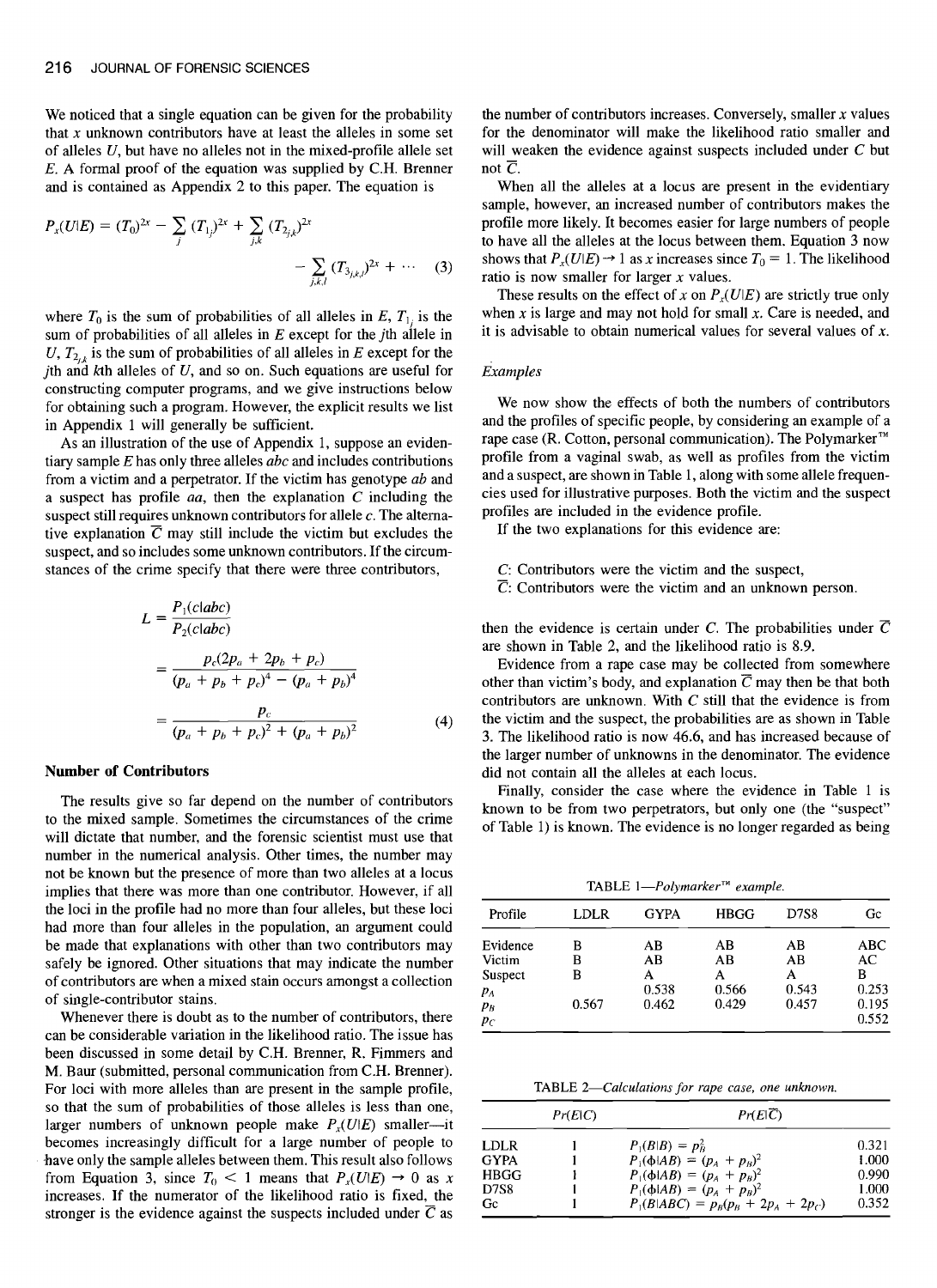TABLE *3--Calculations for rape case, two unknowns.* 

|             | Pr(E C)        | Pr(E C)                                         |       |
|-------------|----------------|-------------------------------------------------|-------|
| <b>LDLR</b> | $\blacksquare$ | $P_2(B B) = p_R^4$                              | 0.103 |
| <b>GYPA</b> |                | $P_2(AB AB) = (p_A + p_B)^4 - p_A^4 - p_B^4$    | 0.871 |
| <b>HBGG</b> |                | $P_2(AB AB) = (p_A + p_B)^4 - p_A^4 - p_B^4$    | 0.843 |
| D7S8        |                | $P_2(AB AB) = (p_A + p_B)^4 - p_A^4 - p_B^4$    | 0.869 |
| Gc          |                | $P_2(ABC ABC) = 12p_A p_B p_C(p_A + p_B + p_C)$ | 0.327 |

from a rape case and the "victim" profile in Table 1 is ignored. The two explanations are now:

- C: Contributors were the suspect and an unknown,
- $\overline{C}$ : Contributors were both unknown.

The evidence is not certain under either C or  $\overline{C}$ , and the probabilities are shown in Table 4. For four of the five loci, the evidence is more likely under  $\overline{C}$  than under C. It is more likely that two people will carry alleles *AB* at GYPA between them, for example, than it is for a single person to carry only allele  $B$ . The likelihood ratio is less than one for these loci, although it is 1.1 for all five loci combined. Simply considering the frequency of included people, at loci other than LDLR, would give a frequency of 1.0 and would imply no probative value of the evidence, whereas the evidence at these four loci is actually favorable to the suspect. The presence of alleles from an unknown person has weakened the evidence against the suspect.

## **Profiles with Unseen Alleles**

### *Adding Null Allele*

An RFLP locus can give rise to a single band  $c$  on an electrophoretic gel if it is homozygous *cc,* or if it is heterozygous *cn* for c and some unseen allele n. Such an unseen allele may need to be added to profiles of people for whom only one band is seen, and then also added to mixture profiles to which that person is supposed to have contributed.

For example, suppose the evidentiary sample has profile *abc*, the victim has type *ab* and a suspect has type c. If it is appropriate to assume the existence of unseen bands, the suspect's profile could be *cc* or *cn* and the sample profile *abc* or *abcn.* In either case, the evidence is certain under explanation  $C$  that the contribu-

TABLE *4--Calculations for one or two unknowns.* 

|             | Pr(E C)               | $Pr(E \overline{C})$   |
|-------------|-----------------------|------------------------|
| <b>LDLR</b> | $P_1(\phi B) = 0.321$ | $P_2(B B) = 0.103$     |
| <b>GYPA</b> | $P_1(B AB) = 0.711$   | $P_2(AB AB) = 0.871$   |
| <b>HBGG</b> | $P_1(B AB) = 0.670$   | $P_2(AB AB) = 0.843$   |
| D7S8        | $P_{1}(B AB) = 0.705$ | $P_2(AB AB) = 0.869$   |
| Gc.         | $P_1(AC ABC) = 0.215$ | $P_2(ABC ABC) = 0.327$ |

tors were the victim and suspect. However, if  $\overline{C}$  includes the victim but excludes the suspect, the unknown contributor of allele  $c$  must possess allele  $c$  and not possess an allele, other than  $a$  or  $b$ , that would be "seen." The possible genotypes for this person are *ac, bc, cc,* or *nc and* 

$$
L = \frac{1}{P_1(clabor)}
$$
  
= 
$$
\frac{1}{p_c(2p_a + 2p_b + 2p_n + p_c)}
$$

Estimates of null frequencies have all been less than 0.05 (Chakraborty et al., 1994).

Although null alleles require care, the machinery previously established is adequate provided the null  $n$  is added to the evidentiary profile. It need not appear in the set  $U$  in the expression  $P<sub>x</sub>(U|E)$ .

## *The "2p" Rule*

For the interpretation of single-contributor stains, it is customary to estimate the frequency of single-band VNTR patterns as twice the frequency assigned to that band. If the frequency of allele  $a$ is  $p_a$ , then the total frequency of individuals showing only that allele is  $p_a^2 + 2p_a p_n$  where *n* is the possible unseen allele. The customary rule is the conservative replacement of this expression by  $2p_a$ , and the National Research Council (1996) recommends the same procedure for mixed stains. The general expression for the probabilities  $P<sub>x</sub>(U|E)$  can be modified to accommodate this rule, and we begin with some examples. Once the possibility of single bands is allowed for alleles from known contributors, we allow it for all contributors (and all alleles).

For a profile with two alleles,  $ab$ , contributors must be  $a^*$ ,  $b^*$ or *ab* where a\* or b\* means individuals showing only allele a or b. They may be homozygotes or heterozygotes for an unseen allele, and are assigned a frequency of  $2p_a$  or  $2p_b$ . In the same notation as before

$$
P_1(a|ab) = 2p_a + 2p_a p_b
$$
  
= 2[(p\_a + p\_b + p\_a p\_b) - p\_b]

with a generalization to  $x$  contributors of

$$
P_{x}(alab) = 2^{x}[(p_{a} + p_{b} + p_{a}p_{b})^{x} - p_{b}^{x}]
$$

For a profile with three alleles, *abc,* contributors must be a\*, b\*, c\*, *ab, ac,* or *bc.* For two contributors to have at least *ab* but no more than *abc* between them, the possibilities are  $a^*$  with  $b^*$ , *ab* or *bc*; and  $b^*$  with *ab* or *ac*; and *ab* with  $c^*$ , *ab*, *ac* or *bc*; and *ac* with *bc.* Therefore

$$
P_2(ab \mid abc) = 4p_a(2p_b + 2p_a p_b + 2p_b p_c) + 4p_b(2p_a p_b + 2p_a p_c)
$$
  
+ 
$$
4p_a p_b(2p_c + p_a p_b + 2p_a p_c + 2p_b p_c) + 8p_a p_b p_c^2
$$
  
= 
$$
4[(p_a + p_b + p_c + p_a p_b + p_a p_c + p_b p_c)^2
$$
  
- 
$$
(p_b + p_c + p_b p_c)^2 - (p_a + p_c + p_a p_c)^2 + p_c^2]
$$

with a generalization to  $x$  contributors of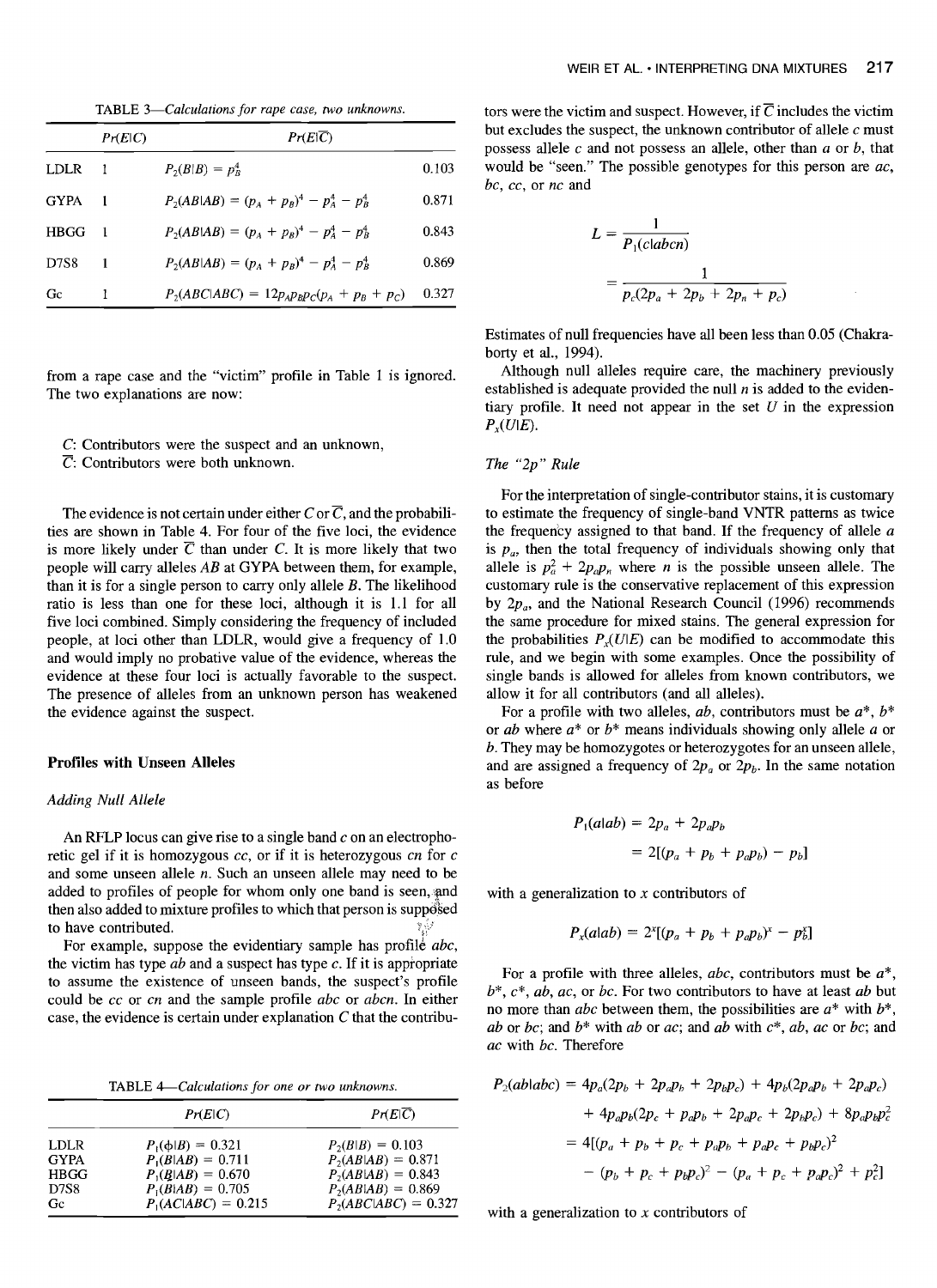|         |                                    |                                                                         | Likelihood Ratio                                                |
|---------|------------------------------------|-------------------------------------------------------------------------|-----------------------------------------------------------------|
| Suspect | General                            | $p^2$                                                                   | 2p                                                              |
| ab      | $P_1(cdlabcd)$<br>$P_2(abcd abcd)$ | $12p_a p_b$                                                             | $12p_a p_b$                                                     |
| bc      | $P_1$ (alabc)<br>$P_2(abc abc)$    | $p_a + 2p_b + 2p_c$<br>$\frac{12p_b p_c(p_a + p_b + p_c)}{12p_b p_c^2}$ | $1 + p_b + p_c$<br>$4p_b p_c(3 + p_a + p_b + p_c)$              |
| a       | $P_1(bc abc)$<br>$P_2(abc abc)$    | $6p_a(p_a + p_b + p_c)$                                                 | $4p_a(3 + p_a + p_b + p_c)$                                     |
| ab      | $P_1(\phi ab)$<br>$P_2(ab ab)$     | $(p_a + p_b)^2$<br>$\frac{1}{2p_a p_b (2p_a^2 + 3p_a p_b + 2p_b^2)}$    | $p_a + p_b + p_a p_b$<br>$2p_a p_b (2 + 2p_a + 2p_b + p_a p_b)$ |
| a       | $P_1(b ab)$<br>$P_2(ab ab)$        | $2p_a + p_b$<br>$\overline{2p_a(2p_a^2+3p_ap_b+2p_b^2)}$                | $1+p_a$<br>$2p_a(2 + 2p_a + p_b + p_a p_b)$                     |
|         |                                    |                                                                         |                                                                 |

TABLE 5—Two-contributor examples from 1996 NRC Report. The contributors <u>a</u>re the suspect and one unknown person under C, and two *unknown people under C.* 

TABLE 6—Calculations for a three-allele VNTR mixed profile. Under C, the known contributors have all three alleles abc. Under  $\overline{C}$  all *contributors are unknown.* 

| No.                              |                  |                                                           | No. of unknowns under $C$                            |                                                       |
|----------------------------------|------------------|-----------------------------------------------------------|------------------------------------------------------|-------------------------------------------------------|
| unknowns<br>under $\overline{C}$ |                  | 0                                                         | 1                                                    | 2                                                     |
| $\mathbf{2}$                     | p <sup>2</sup>   | $\frac{P_0(\phi abc)}{P_2(abc abc)} = 1{,}620$            | $\frac{P_i(\phi abc)}{P_2(abc abc)} = 70$            | $\frac{P_2(\phi abc)}{P_2(abc abc)} = 3$              |
|                                  | 2p               | $\frac{P_0(\phi \mid abc)}{P_2(abc \mid abc)} = 158$      | $\frac{P_1(\phi abc)}{P_2(abc abc)} = 70$            | $\frac{P_2(\phi \mid abc)}{P_2(abc \mid abc)} = 31$   |
|                                  | n                | $\frac{P_0(\phi abcn)}{P_2(abclabcn)} = 3,380$            | $\frac{P_1(\phi abcn)}{P_2(abc abcn)} = 226$         | $\frac{P_2(\phi \mid abcn)}{P_2(abc \mid abcn)} = 15$ |
| 3                                | $p^2$            | $\frac{P_0(\phi abc)}{P_3(abc abc)} = 21,600$             | $\frac{P_1(\phi \mid abc)}{P_3(abc \mid abc)} = 938$ | $\frac{P_2(\phi abc)}{P_3(abc abc)} = 41$             |
|                                  | $2p\,$           | $\frac{P_0(\phi abc)}{P_3(abc abc)} = 54$                 | $\frac{P_1(\phi \mid abc)}{P_3(abc \mid abc)} = 24$  | $\frac{P_2(\phi abc)}{P_3(abc abc)} = 11$             |
|                                  | $\boldsymbol{n}$ | $\frac{P_0(\phi \mid abcn)}{P_3(abc \mid abcn)} = 12,300$ | $\frac{P_1(\phi abcn)}{P_3(abclabcn)} = 823$         | $\frac{P_2(\phi abcn)}{P_3(abc abcn)} = 55$           |
| 4                                | p <sup>2</sup>   | $\frac{P_0(\phi abc)}{P_4(abc abc)} = 396,000$            | $\frac{P_1(\phi abc)}{P_4(abc abc)} = 17,200$        | $\frac{P_2(\phi \mid abc)}{P_4(abc \mid abc)} = 748$  |
|                                  | 2p               | $\frac{P_0(\phi abc)}{P_4(abc abc)}=8$                    | $\frac{P_1(\phi abc)}{P_4(abc abc)} = 30$            | $\frac{P_2(\phi abc)}{P_4(abc abc)} = 13$             |
|                                  | n                | $\frac{P_0(\phi abcn)}{P_4(abclabcn)} = 108,000$          | $\frac{P_1(\phi abcn)}{P_4(abclabcn)} = 7,250$       | $\frac{P_2(\phi abcn)}{P_4(abc abcn)} = 483$          |
|                                  |                  |                                                           |                                                      |                                                       |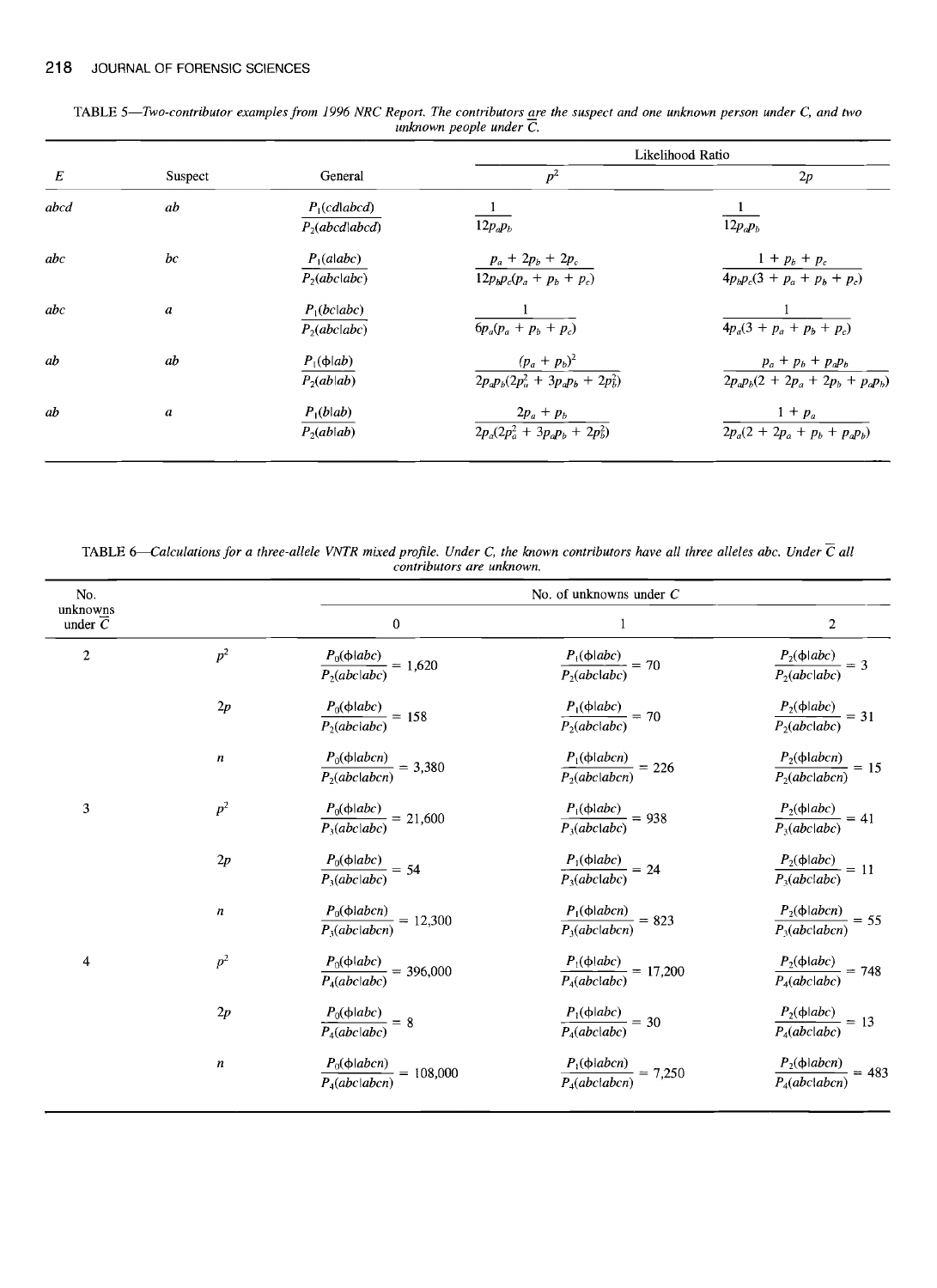$$
P_x(ab \mid abc) = 2^{x}[(p_a + p_b + p_c + p_a p_b + p_a p_c + p_b p_c)^{x}
$$
  
-  $(p_b + p_c + p_b p_c)^{x} - (p_a + p_c + p_a p_c)^{x} + p_c^{x}]$ 

The " $2p$ " modification of Equation 3, for x unknowns having at least the alleles in  $U$  but no alleles not in  $E$ , is

$$
P_{\Lambda}(U|E) = 2^{x} \bigg[ (S_{0})^{x} - \sum_{j} (S_{1j})^{x} + \sum_{j,k} (S_{2j,k})^{x} - \sum_{j,k,l} (S_{3j,k,l})^{x} \cdots \bigg]
$$

where  $S_0$  is the sum of all the probabilities of the alleles in E plus the sum of all the products of pairs of frequencies for alleles in E. Term  $S_{1i}$  is  $S_0$  with all the terms involving the jth allele of U removed,  $\dot{S}_{2i}$  is  $S_0$  with all the terms involving the *j*th and *k*th alleles in  $U$  removed, and so on. To see why this result holds, note that  $S_0$  is the square of the sum of the frequencies of all the alleles in E, with each squared frequency  $(p^2)$  replaced by twice that frequency  $(2p)$ . The most common examples are shown in Appendix 1, and in Table 5 we confirm the results given by the National Research Council (1996). We adopt the language of that report in writing " $p^{2}$ " for calculations where unseen bands are not an issue, and "2p" where single band profiles are given twice the frequency of the band that is seen. It must be pointed out that the " $2p$ " rule cannot be used for loci with few alleles when  $S_0$  is greater than one.

A comparison of the unseen-allele and the " $2p$ " approaches is afforded by a three-band profile *abc* at D2S44 recovered from the center console of an automobile owned by the defendant in the case of People v. Simpson (Los Angeles County Case BA097211). This profile included the profile *ab* of the defendant OS and the profile *ac* of a victim RG (it did not include a second victim NB). Some frequencies for illustrative purposes are  $p_a = 0.0316$ ,  $p_b =$ 0.0842,  $p_c = 0.0926$ . Three sets of calculations are laid out in Table 6: The possibility of unseen alleles could be ignored, an unseen allele (with frequency  $0.05$ ) could be allowed, or the "2p" rule could be used. In this instance, the court ordered that the number of contributors to the evidence profile be set to two, three or four. The " $2p$ " rule is not always conservative, and we suggest caution in its use.

#### **Discussion**

The interpretation of mixed stains is straightforward in the likelihood ratio context. Alternative explanations for the mixed stain profiles need to be specified, and then compared on the basis of the probabilities of the profile under those explanations. Calculations that consider only single contributors are without a logical foundation. The 1992 report of the United States National Research

Council recommended "If a suspect's pattern is found within the mixed pattern, the appropriate frequency to assign such a 'match' is the sum of frequencies of all the genotypes that are contained within (i.e., that are a subset of) the mixed pattern." We have shown by example that this method is not helpful, and may even be prejudicial. Indeed, the 1996 National Research Council report repudiates the 1992 recommendation: "This calculation is hard to justify, because it does not make use of some of the information available, namely, the genotype of the suspect. The correct procedure, we believe, was described by Evett et al. (1991)."

A program to calculate the likelihood ratio for mixed stains, for a range of numbers of unknown contributors under both C and  $\overline{C}$ , can be obtained from the senior author. (e-mail address: weir@ncsu.stat.edu or World Wide Web URL: http://www2.ncsu.edu/ ncsu.CIL/stat\_\_\_genetics/).

#### *Acknowledgments*

The wise counsel of Dr. Ian Evett, and the insights of Dr. Charles Brenner, are greatly appreciated.

#### **References**

- 1. Aitken CGG. Statistics and the evaluation of evidence for forensic scientists. New York: Wiley, 1995.
- 2. Balding DJ, Nichols RA. DNA profile match probability calculation: How to allow for population stratification, relatedness, database selection and single bands. Forensic Sci Int 1994;64:125-40.
- 3. Chakraborty R, Zhong Y, Jin L, Budowle B. Nondetectability of restriction fragment sizes within and between loci in RFLP typing of DNA. Am J Human Genet 1994;55:391-401.
- 4. Evett IW. What is the probability that this blood came from that person? A meaningful question? J Forensic Sci 1983;23:35.
- 5. Evett IW, Buffery C, Wilcott G, Stoney D. A guide to interpreting single locus profiles of DNA mixtures in forensic case. J Forensic Sci Soc 1991;31:41-7.
- 6. Gill P, Jeffreys AJ, Werrett DJ. Forensic application of DNA 'fingerprints.' Nature 1985;318:577-79.
- 7. Lindley DV. A problem in forensic science. Biometrika 1977; 64:207-13.
- National Research Council. DNA technology in forensic science. Washington, DC: National Academy Press, 1992.
- 9. National Research Council. The evaluation of forensic DNA evidence. Washington, DC; National Academy Press, 1996.
- 10. Walker RH, Duquesnoy RJ, Jennings ER, Krause HD, Lee CL, Polesky H, editors. Inclusion probabilities in parentage testing. Arlington, VA; American Association of Blood Banks, 1983.
- 11. Weir BS. The effects of inbreeding on forensic calculations. Ann Rev Genet 1994;28:597-621.

Additional information and reprint requests: Dr. B.S. Weir Program in Statistical Genetics Department of Statistics North Carolina State University Raleigh, NC 27695-8203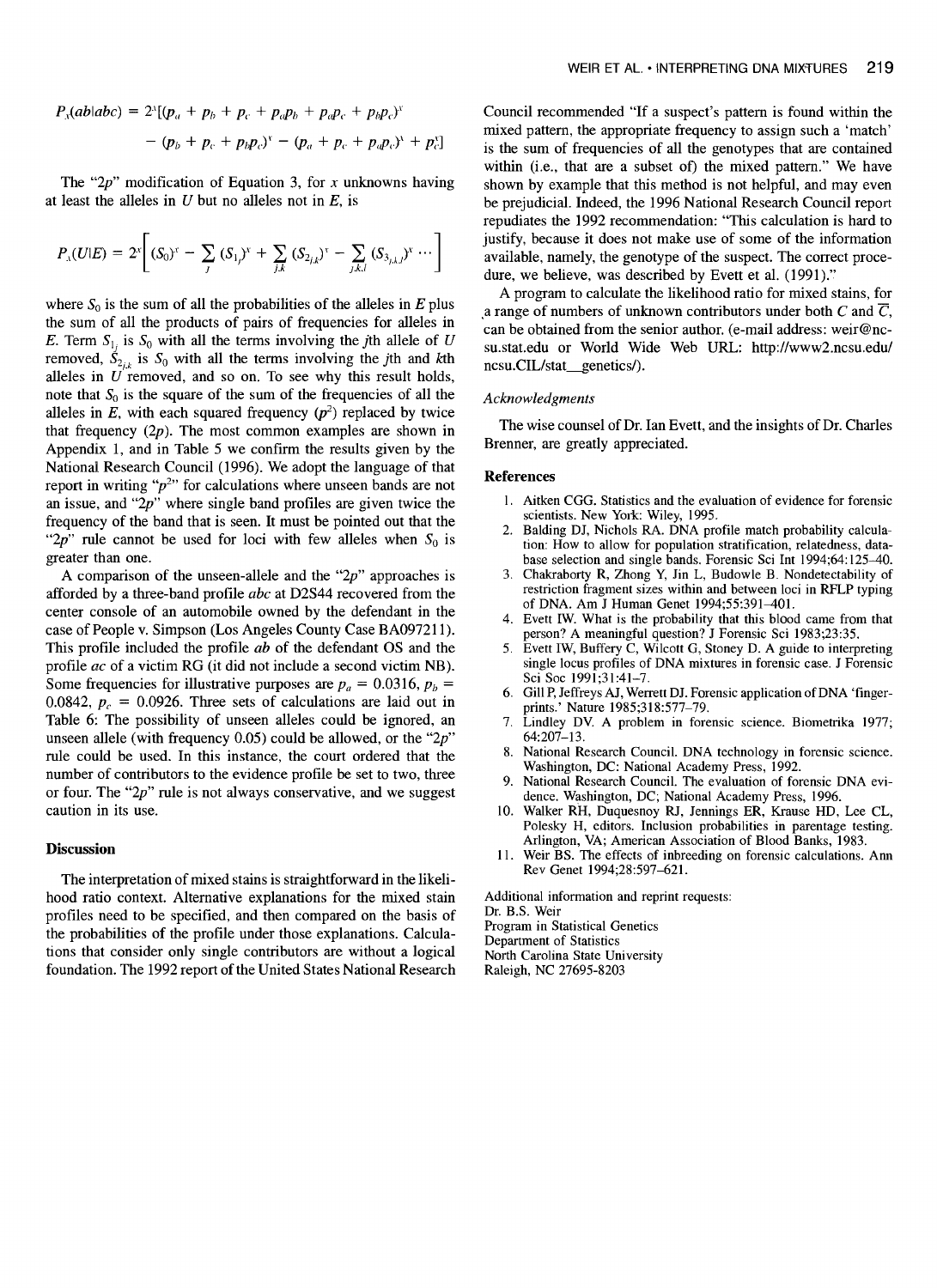# **APPENDIX 1-SPECIAL CASES**

# **One allele**

|                          | $p^2$ rule | $2p$ rule   |
|--------------------------|------------|-------------|
| $P_x(\phi a) = P_x(a a)$ | $p_a^{2x}$ | $2^x p_a^x$ |

# **Two alleles**

|                     | $p^2$ rule                                              | $2p$ rule                                                                                                                 |
|---------------------|---------------------------------------------------------|---------------------------------------------------------------------------------------------------------------------------|
| $P_x(\phi ab)$      | $(p_a + p_b)^{2x}$                                      | $2^{x}(p_{a} + p_{b} + p_{a}p_{b})^{x}$                                                                                   |
| $P_1(a ab)$         | $p_a(p_a + 2p_b)$                                       | $2p_a(1 + p_b)$                                                                                                           |
| $P_2(alab)$         |                                                         | $p_a(p_a^3 + 4p_a^2p_b + 6p_ap_b^2 + p_b^3)$ $4p_a(1 + p_b)(p_a + p_ap_b + 2p_b)$                                         |
| $P_{r}(alab)$       | $(p_a + p_b)^{2x} - p_b^{2x}$                           | $2^{x}[(p_a + p_b + p_a p_b)^{x} - p_b^{x}]$                                                                              |
| $P_1(ab ab)$        | $2p_a p_b$                                              | $2p_a p_b$                                                                                                                |
| $P_2(ab ab)$        | $2p_a p_b (2p_a^2 + 3p_a p_b + 2p_b^2)$                 | $4p_a p_b (2 + 2p_a + 2p_b + p_a p_b)$                                                                                    |
| $P_x(ab ab)$        | $(p_a + p_b)^{2x} - p_a^{2x} - p_b^{2x}$                | $2^{x}[(p_{a} + p_{b} + p_{a}p_{b})^{x} - p_{a}^{x} - p_{b}^{x}]$                                                         |
| Three alleles       |                                                         |                                                                                                                           |
| $P_x \phi   abc)$   | $p^2$                                                   | $(p_a + p_b + p_c)^{2x}$                                                                                                  |
|                     | 2p                                                      | $2^{x}(p_{a} + p_{b} + p_{c} + p_{a}p_{b} + p_{a}p_{c})^{x}$                                                              |
| $P_1$ (alabc)       | $p^2$                                                   | $p_a(p_a + 2p_b + 2p_c)$                                                                                                  |
|                     |                                                         | $2p_a(1 + p_b + p_c)$                                                                                                     |
| $P_x$ (alabc)       | $\frac{2p}{p^2}$                                        | $(p_a + p_b + p_c)^{2x} - (p_b + p_c)^{2x}$                                                                               |
|                     | 2p                                                      | $2^{x}[(p_a + p_b + p_c + p_a p_b + p_a pc + p_b p_c)^{x} - (p_b + p_c + p_b p_c)^{x}]$                                   |
| $P_1(ab \mid abc)$  |                                                         | $2p_a p_b$                                                                                                                |
|                     |                                                         | $2p_a p_b$                                                                                                                |
| $P_2(ab \mid abc)$  |                                                         | $2p_a p_b [2(p_a + p_b)^2 + 6p_c (p_a + p_b) + 6p_c^2 - p_a p_b]$                                                         |
|                     | $p^2$<br>$2p$<br>$p^2$<br>$2p$<br>$p^2$                 | $4p_a p_b (p_a p_b + 2 + p_a + p_b) + 8p_a p_b p_c (3 + p_a + p_b + p_c)$                                                 |
| $P_x(ab abc)$       |                                                         | $(p_a + p_b + p_c)^{2x} - (p_b + p_c)^{2x} - (p_a + p_c)^{2x} + p_c^{2x}$                                                 |
|                     | 2p                                                      | $2^{x}[(p_{a} + p_{b} + p_{c} + p_{a}p_{b} + p_{a}p_{c} + p_{b}p_{c})^{x}]$                                               |
|                     |                                                         | $-(p_b + p_c + p_b p_c)^{x} - (p_a + p_c + p_d p_c)^{x} + p_c^{x}$                                                        |
| $P_1(abc abc)$      |                                                         | 0                                                                                                                         |
|                     |                                                         | 0                                                                                                                         |
| $P_2(abc abc)$      | $p^2$<br>$p^2$<br>$p^2$<br>$p^2$<br>$p^2$               | $12p_a p_b p_c (p_a + p_b + p_c)$                                                                                         |
|                     |                                                         | $8p_a p_b p_c (3 + p_a + p_b + p_c)$                                                                                      |
| $P_x(abc abc)$      |                                                         | $(p_a + p_b + p_c)^{2x} - (p_b + p_c)^{2x} - (p_a + p_c)^{2x}$                                                            |
|                     |                                                         | $-(p_a + p_b)^{2x} + p_a^{2x} + p_b^{2x} + p_c^{2x}$                                                                      |
|                     | 2p                                                      | $2^{x}[(p_a + p_b + p_c + p_a p_b + p_a p_c + p_b p_c)^{x}]$                                                              |
| <b>Four alleles</b> |                                                         |                                                                                                                           |
| $P_x(\phi abcd)$    | $p^2$                                                   | $(p_a + p_b + p_c + p_d)^{2x}$                                                                                            |
|                     | 2p                                                      | $2^{x}(p_{a} + p_{b} + p_{c} + p_{d} + p_{a}p_{b} + p_{d}p_{c} + p_{a}p_{d} + p_{b}p_{c} + p_{b}p_{d} + p_{c}p_{d})^{2x}$ |
| $P_1$ (alabcd)      |                                                         | $p_a(p_a + 2p_b + 2p_c + 2p_d)$                                                                                           |
|                     |                                                         | $2p_a(1 + p_b + p_c + p_d)$                                                                                               |
| $P_x(a abcd)$       | $\begin{array}{c}\np^2 \\ 2p \\ p^2 \\ 2p\n\end{array}$ | $(p_a + p_b + p_c + p_d)^{2x} - (p_b + p_c + p_d)^{2x}$                                                                   |
|                     |                                                         | $2^{x}[(p_{a} + p_{b} + p_{c} + p_{d} + p_{d}p_{b} + p_{d}p_{c} + p_{d}p_{d} + p_{b}p_{c} + p_{b}p_{d} + p_{c}p_{d})^{x}$ |

 $(p_b + p_c + p_d + p_b p_b + p_b p_d + p_c p_d)^T$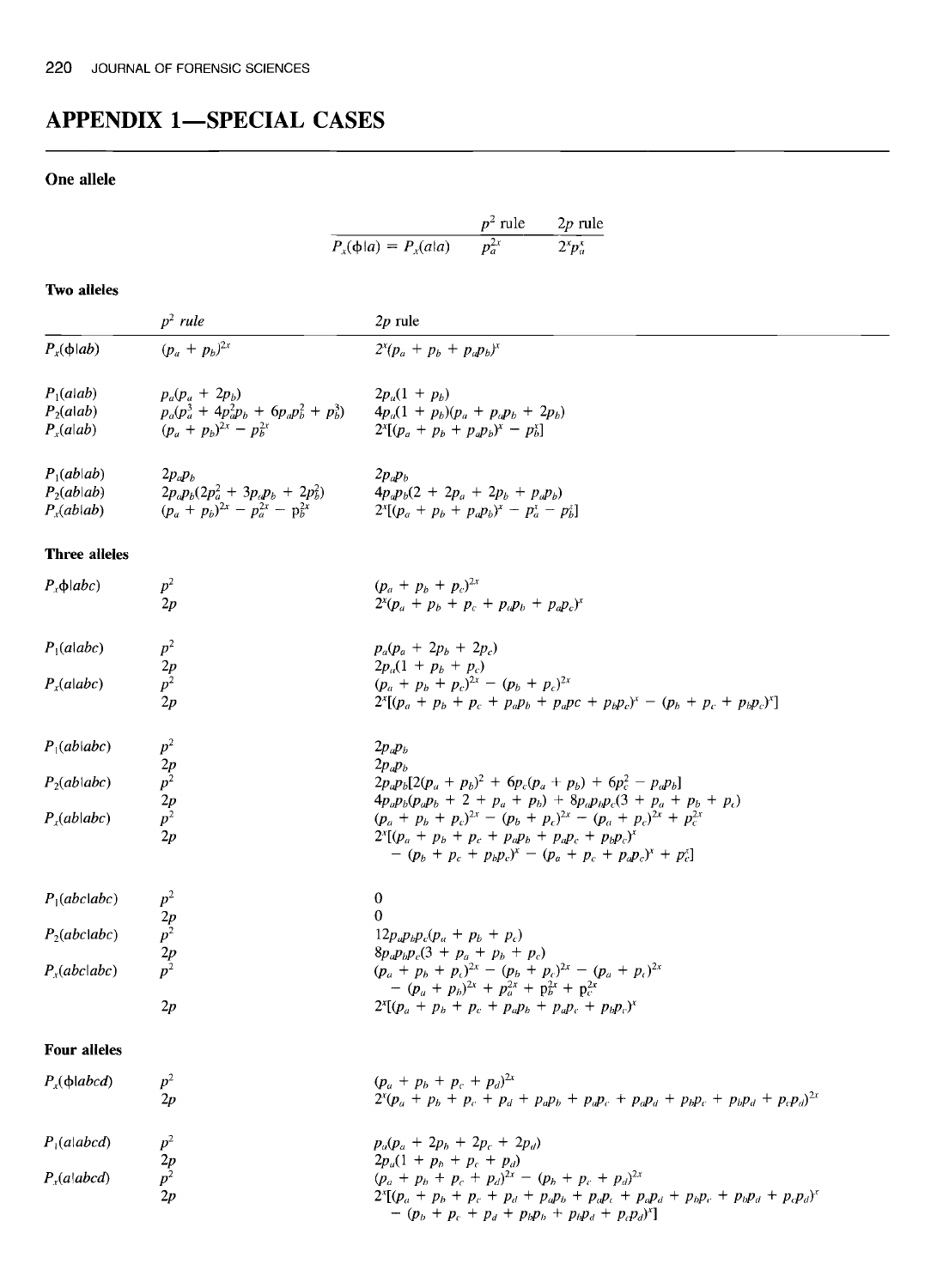| $P_1(abcd)$                          | $p^2$            | $2p_ap_b$                                                                                                                                                                                                                                                                                |
|--------------------------------------|------------------|------------------------------------------------------------------------------------------------------------------------------------------------------------------------------------------------------------------------------------------------------------------------------------------|
|                                      | $\frac{2p}{p^2}$ | $2p_a p_b$                                                                                                                                                                                                                                                                               |
| $P_{x}(ab abcd)$<br>$P_{x}(ab abcd)$ | 2p               | $(p_a + p_b + p_c + p_d)^{2x} - (p_b + p_c + p_d)^{2x} - (p_a + p_c + p_d)^{2x} + (p_c + p_d)^{2x}$<br>$2^{x}[(p_{a} + p_{b} + p_{c} + p_{d} + p_{a}p_{b} + p_{a}p_{c} + p_{a}p_{d} + p_{b}p_{c} + p_{b}p_{d} + p_{c}p_{d})^{x}$<br>$-(p_b + p_c + p_d + p_b p_c + p_b p_d + p_c p_d)^x$ |
|                                      |                  | $-(p_a + p_c + p_d + p_d p_c + p_d p_d + p_c p_d)^{x} + (p_c + p_d + p_c p_d)^{x}]$                                                                                                                                                                                                      |
| $P_1abcd$                            | $p^2$            | $\theta$                                                                                                                                                                                                                                                                                 |
|                                      |                  | $\Omega$                                                                                                                                                                                                                                                                                 |
| $P_2(abcd)$                          | $\frac{2p}{p^2}$ | $12p_a p_b p_c (p_a + p_b + p_c + 2p_d)$                                                                                                                                                                                                                                                 |
|                                      | $\frac{2p}{p^2}$ | $8p_a p_b p_c (3 + p_a + p_b + p_c + 3p_d)$                                                                                                                                                                                                                                              |
| $P_x(abc abcd)$                      |                  | $(p_a + p_b + p_c + p_d)^{2x} - (p_b + p_c + p_d)^{2x} - (p_a + p_c + p_d)^{2x}$<br>$-(p_a + p_b + p_d)^{2x} + (p_c + p_d)^{2x} + (p_b + p_d)^{2x} + (p_a + p_d)^{2x} - p_d^{2x}$                                                                                                        |
|                                      | 2p               | $2^{x}[(p_{a} + p_{b} + p_{c} + p_{d} + p_{a}p_{b} + p_{a}p_{c} + p_{a}p_{d} + p_{b}p_{c} + p_{b}p_{d} + p_{c}p_{d})^{x}$                                                                                                                                                                |
|                                      |                  | $-(p_b + p_c + p_d + p_b p_c + p_b p_d + p_c p_d)^x$                                                                                                                                                                                                                                     |
|                                      |                  | $- (p_a + p_c + p_d + p_d p_c + p_d p_d + p_c p_d)^{x}$                                                                                                                                                                                                                                  |
|                                      |                  | $-(p_a + p_b + p_d + p_a p_b + p_a p_d + p_b p_d)^x$                                                                                                                                                                                                                                     |
|                                      |                  | $+(p_c + p_d + p_c p_d)^{x} + (p_a + p_d + p_d p_d)^{x} + (p_b + p_d + p_b p_d)^{x} - p_d^{x}$                                                                                                                                                                                           |
| $P_1(abcd/abcd)$                     |                  | $\bf{0}$                                                                                                                                                                                                                                                                                 |
|                                      |                  | $\theta$                                                                                                                                                                                                                                                                                 |
| $P_2(abcd/abcd)$                     | $\frac{2p}{p^2}$ | $24p_a p_b p_c p_d$                                                                                                                                                                                                                                                                      |
|                                      |                  | $24p_a p_b p_c p_d$                                                                                                                                                                                                                                                                      |
| $P_{r}(abcd \nabcd)$                 |                  | $(p_a + p_b + p_c + p_d)^{2x}$                                                                                                                                                                                                                                                           |
|                                      |                  | $-(p_b + p_c + p_d)^{2x} - (p_a + p_c + p_d)^{2x} - (p_a + p_b + p_d)^{2x}$                                                                                                                                                                                                              |
|                                      |                  | $-(p_a + p_b + p_c)^{2x} + (p_c + p_d)^{2x} + (p_b + p_d)^{2x} + (p_b + p_c)^{2x}$                                                                                                                                                                                                       |
|                                      |                  | + $(p_a + p_d)^{2x}$ + $(p_a + p_c)^{2x}$ + $(p_a + p_b)^{2x}$                                                                                                                                                                                                                           |
|                                      |                  | $-p_a^{2x} - p_b^{2x} - p_c^{2x} - p_d^{2x}$                                                                                                                                                                                                                                             |
|                                      | 2p               | $2^{x}[(p_{a} + p_{b} + p_{c} + p_{d} + p_{a}p_{b} + p_{a}p_{c} + p_{a}p_{d} + p_{b}p_{c} + p_{b}p_{d} + p_{c}p_{d})^{x}$                                                                                                                                                                |
|                                      |                  | $-(p_b + p_c + p_d + p_b p_c + p_b p_d + p_c p_d)^x$                                                                                                                                                                                                                                     |
|                                      |                  | $-(p_a + p_c + p_d + p_a p_c + p_a p_d + p_c p_d)^x$                                                                                                                                                                                                                                     |
|                                      |                  | $-(p_a + p_b + p_d + p_a p_b + p_a p_d + p_b p_d)^x$                                                                                                                                                                                                                                     |
|                                      |                  | $-(p_a + p_b + p_c + p_a p_b + p_a p_c + p_b p_c)^x + (p_c + p_d + p_c p_d)^x$                                                                                                                                                                                                           |
|                                      |                  | + $(p_a + p_d + p_d p_d)^x + (p_b + p_d + p_b p_d)^x$                                                                                                                                                                                                                                    |
|                                      |                  | + $(p_a + p_b + p_a p_b)^x$ + $(p_a + p_c + p_a p_c)^x$ + $(p_b + p_c + p_b p_c)^x$                                                                                                                                                                                                      |
|                                      |                  | $- n^{x} - n^{x} - n^{x} - n^{y}$                                                                                                                                                                                                                                                        |

# **APPENDIX 2--PROOF OF A MIXED STAIN FORMULA OF WEIR<sup>1</sup>**

The genetic markers ("alleles") of an evidence stain may be identical to the alleles of a reference sample (such as a suspect for example). The likelihood ratio for the evidentiary strength favoring association is then simply the inverse of the profile frequency. However, the evidence stain is often complicated by the presence of additional alleles, variously from additional known or unknown suspects or victims. The likelihood ratio is clearly more complicated in such cases, but Weir et al. (1997) present in the foregoing paper without proof a general and elegant formula for the probabilities that occur as numerator or denominator. In this appendix, we give a proof.

Received 24 May 1996; and in revised form 7 Aug. 1996; accepted 9 Aug. 1996.

~Charles H. Brenner, Ph.D., Forensic Consultant in Mathematics, Berkeley, CA 94709.

## **Notation**

Let  $E$  be the set of alleles observed in the evidence for some discrete-allele system. Of these some may be attributable to known parties; the remainder  $U \subset E$  are to be explained by x people with two alleles (not necessarily distinct) each. *Explained* means that  $U \subset X \subset E$ , where X is the set of all alleles in the x people. More generally for a subset  $S \subset U$ , we will say that people with alleles *X exactly explain S* if  $X \subseteq E$  and  $X \cap U = S$ , or equivalently, putting  $W = U\setminus S$ , if  $U\setminus W \subset X \subset E\setminus W$ .

The set-notation symbols are to be understood according to the standard conventions:  $U \subset E$  means that the alleles U are among those of E, including the possibility that  $U = E$ .  $X \cap U$  is the intersection—the set of alleles that are both in  $X$  and in  $U$ . UNS is the set difference—the set of alleles that are in  $U$  excluding those that are also in S. The *cardinality* (size, in number of alleles) of a set *J* is written *IJ*. The symbol  $\in$  denotes membership;  $j \in U$ means that  $j$  is an allele of the set  $U$ .

Following Weir et al. we write  $P_x(U|E)$  for the probability that x random people explain U. Let  $J, J \subset U$  be a set of alleles. We will be interested in sets of people who omit the set  $J$ . Let

 $T_{m}$  = the total of the frequencies of the alleles in *E\J.* (1)